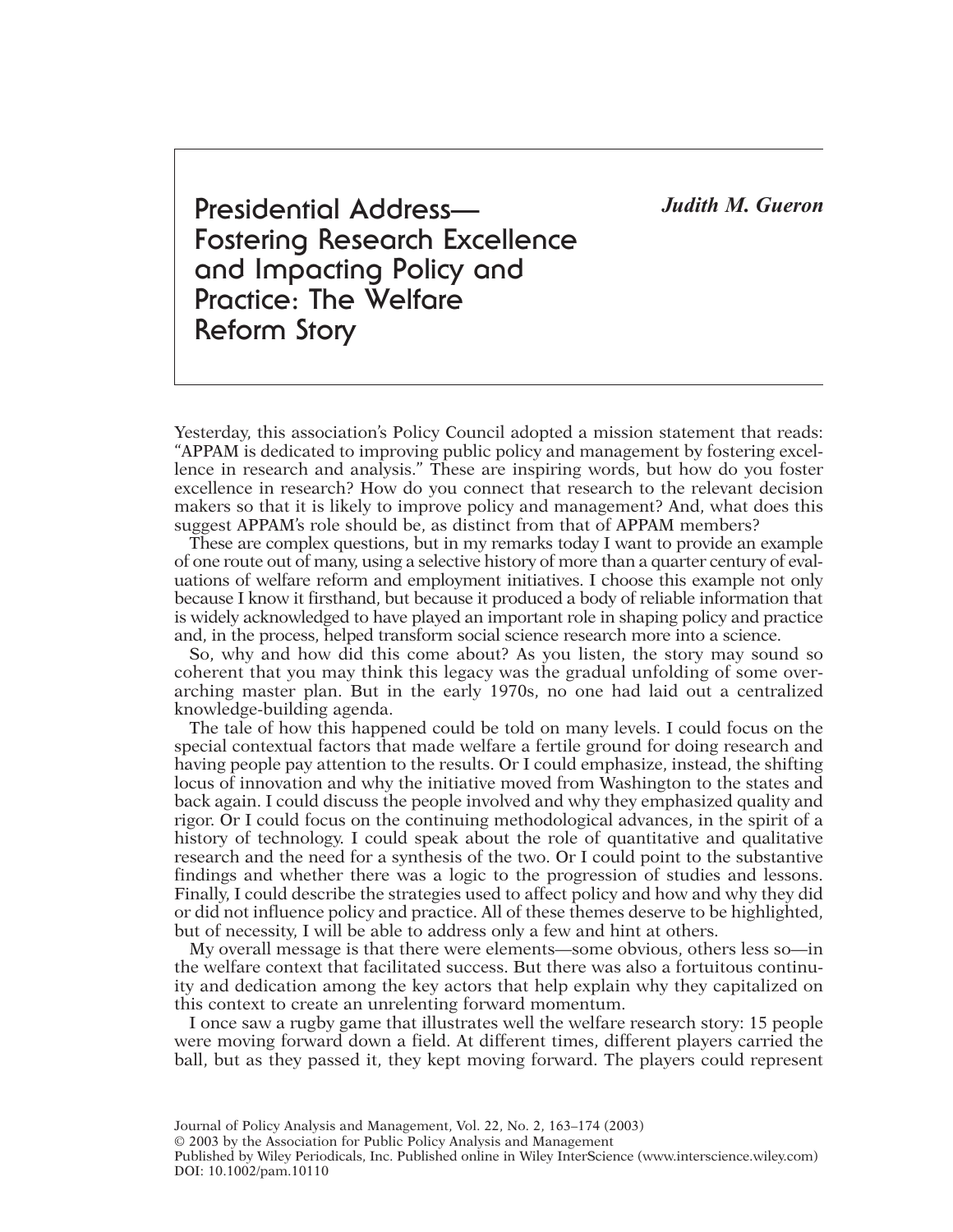either the different welfare research innovators or the different dimensions on which research and policy advanced. The context—the rules of rugby and the competition—kept up the pressure to move forward and helped sustain the quality of the play, but individual players also shaped the outcome. In the real-world game of welfare research, this continuity and steady advance was crucial; it meant that people did not need to keep reinventing the wheel, since they were either part of the initial discovery or part of a group of people learning together. And, getting closer to home, APPAM played a role in creating and nurturing that community.

### **PRECONDITIONS AND CONTEXT**

What were the special preconditions of the welfare context? It seems to me that seven features distinguish welfare from other domestic policy issues and help explain the continuing high level of federal and state focus on and use of exceptionally rigorous policy research.

First, until 1996, welfare was an open-ended, federal- and state-funded entitlement. Any low-income single mother could apply for assistance, though under terms that were set, to some extent, by the state. The resulting lack of any cap on expenditures, combined with the reality of increasing costs, meant that federal and state budget officials had to pay attention to welfare and were always interested in reforms that saved money. It also meant that people valued high-quality information on the effect of changes because they paid a clear cost for mistakes. Entitlement funding had another, more obscure, benefit. Because investing in research was a legitimate administrative cost, there was an uncapped source of matching federal funds to support state-sponsored research.

Second, welfare policy has always echoed basic values and attitudes about equity, social justice, and the role of women—all viewed through the prism of class and race. But in recent decades, public attitudes about these issues have changed enormously, reflecting among other things the dramatic increase in the labor force participation of women, including single mothers with very young children. This shift undermined the legitimacy of a program created in 1935 to pay some poor mothers to stay at home to raise their children. The combination of budget pressure and changing behavior and values made welfare policy a high-profile and intensely debated political issue. Governors—from Ronald Reagan, to Michael Dukakis, to Bill Clinton, to Tommy Thompson—won elections based, in part, on their reputations as welfare reformers.

Third, welfare supports some of the nation's poorest families. This means that people who care about issues of poverty and child well-being at all levels of government but also in foundations, advocacy groups, think tanks, and research centers—have to be interested in ways to restructure the social welfare system to assist these families.

Fourth, welfare laws and practices have continually changed in response to some of these pressures over the past 30 years—from the Work Incentive (WIN) program of the 1970s, to the 1981 Omnibus Budget Reconciliation Act (OBRA) that increased state flexibility, to the Family Support Act of 1988, to the state waiver demonstrations of the 1990s, to the 1996 legislation that replaced the Aid to Families with Dependent Children (AFDC) entitlement with the Temporary Assistance for Needy Families (TANF) block grant. Two major trends are evident in the passage of these bills: the replacement of the unconditional entitlement to benefits with increasingly tough work mandates and other requirements, and ultimately by time limits on the receipt of federal benefits; and a shift in responsibility and initiative increasingly to the states.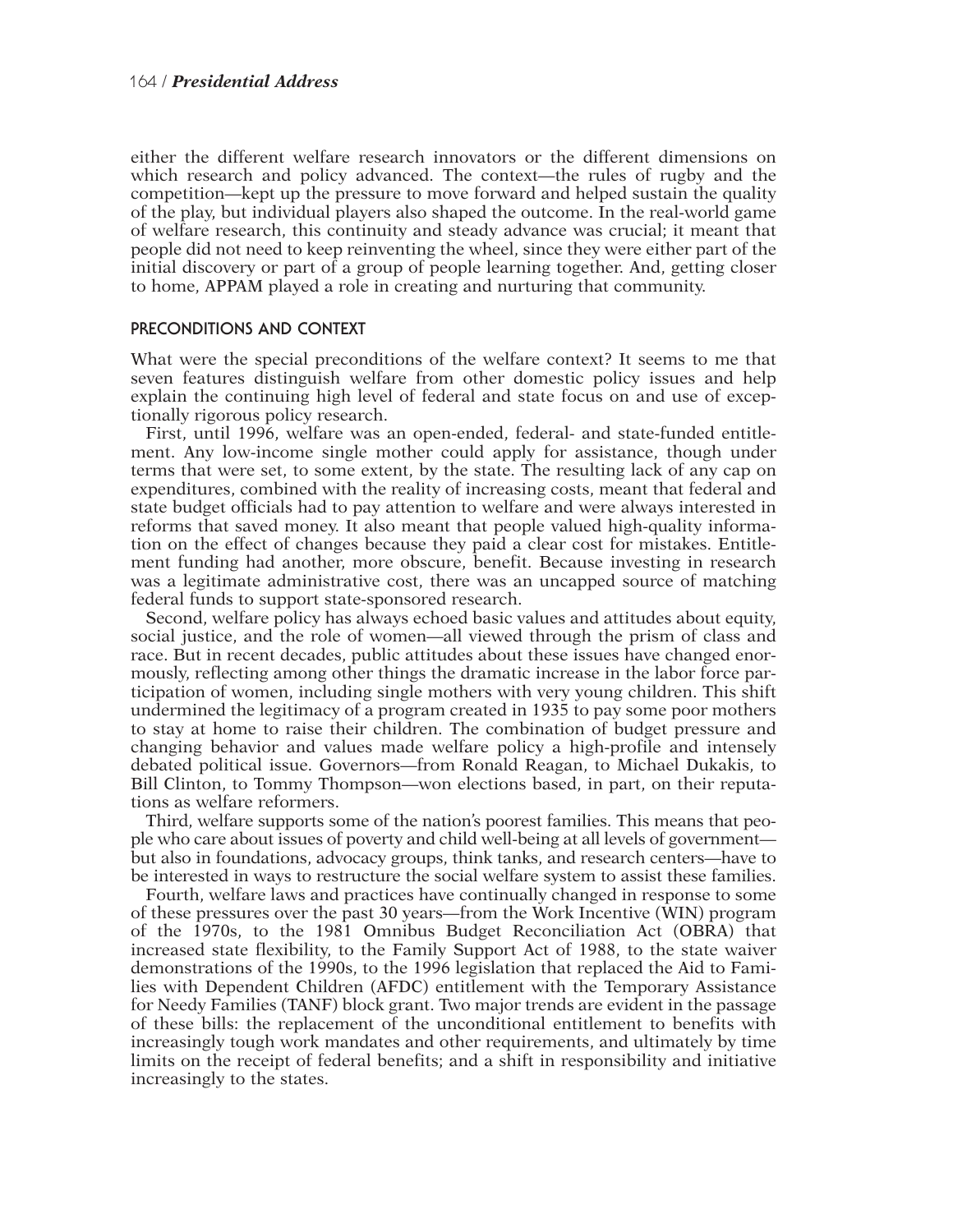Fifth, Congress, in 1962, added a fortuitous few words to the Social Security Act that had set the rules of the game for the federal-state welfare partnership since 1935. This obscure new provision of the law, Section 1115, gave federal officials the authority to allow states to waive provisions of the act to test welfare reform ideas likely to promote the law's objectives. Starting in the late 1980s, this authority was increasingly used to foster state innovation, but only if it would not increase federal costs and if the state demonstrations would be rigorously evaluated.

Sixth, these years spanned a special time in history. The U.S. Department of Health, Education and Welfare (today's Department of Health and Human Services, or HHS) had demonstrated in the pioneering Negative Income Tax (NIT) experiments that the medical research model of randomized clinical trials could be transported into social science research. At the same time, researchers were questioning the validity of a number of large-scale studies that used more traditional comparison groups. This prompted some academics and various advisory panels at the National Academy of Sciences and elsewhere to argue that if large-scale, longitudinal evaluations were to be launched, this new technique should be used.

A final factor was the visibility of the research—by Mary Jo Bane, David Ellwood, and others—that studied welfare dynamics and found that although some people stayed on the welfare rolls for long periods there was also substantial turnover (Bane and Ellwood, 1994). Apart from its substantive importance, this insight helped policymakers and administrators understand that using data on outcomes for example, the rate at which people got jobs or left welfare, as had been done in WIN—to judge the performance of a welfare reform initiative would always overstate achievements, since to do so would wrongly assign credit to them for natural welfare dynamics. This strengthened the argument for seeking a reliable comparison group to assess the value added by any particular reform.

# **THE SHIFTING LOCUS OF INNOVATION**

Major evaluations and demonstrations do not happen without very deliberate research entrepreneurship. Since the mid-1970s, the source of innovative approaches alternated among federal officials, the states, private research firms, and foundations. At the same time, the nature of how innovation was organized changed from relatively top-down, centralized structures to collaborative partnerships.

This shift reflected the devolving responsibility for policy innovation and the reality that studying welfare reform meant measuring the success of operating programs. Federal or foundation officials could fund research, but if they needed access to the program staff or to welfare recipients, they were rarely in a position to make a study happen. The people responsible for such programs had to agree to participate. That meant they had to be offered clear incentives to prompt them to cooperate with rigorous research protocols or intrusive observation.

Initially, special program funding was one lever used to gain cooperation. But as operational funding for demonstrations all but disappeared after 1980 and as evaluations increased in scale and political importance, the primary incentives became either the carrots of the gain in knowledge or the visibility that came from participating in a major study, or the stick of the Section 1115 requirement that a quality evaluation be undertaken in exchange for operational flexibility. Thus, the story of the devolution of initiative is also one about courtship, building partnerships, and leveraging federal power.

How did the shifts in initiative and the movement toward partnership come about, and how did this evolution in ownership affect the nature of the research and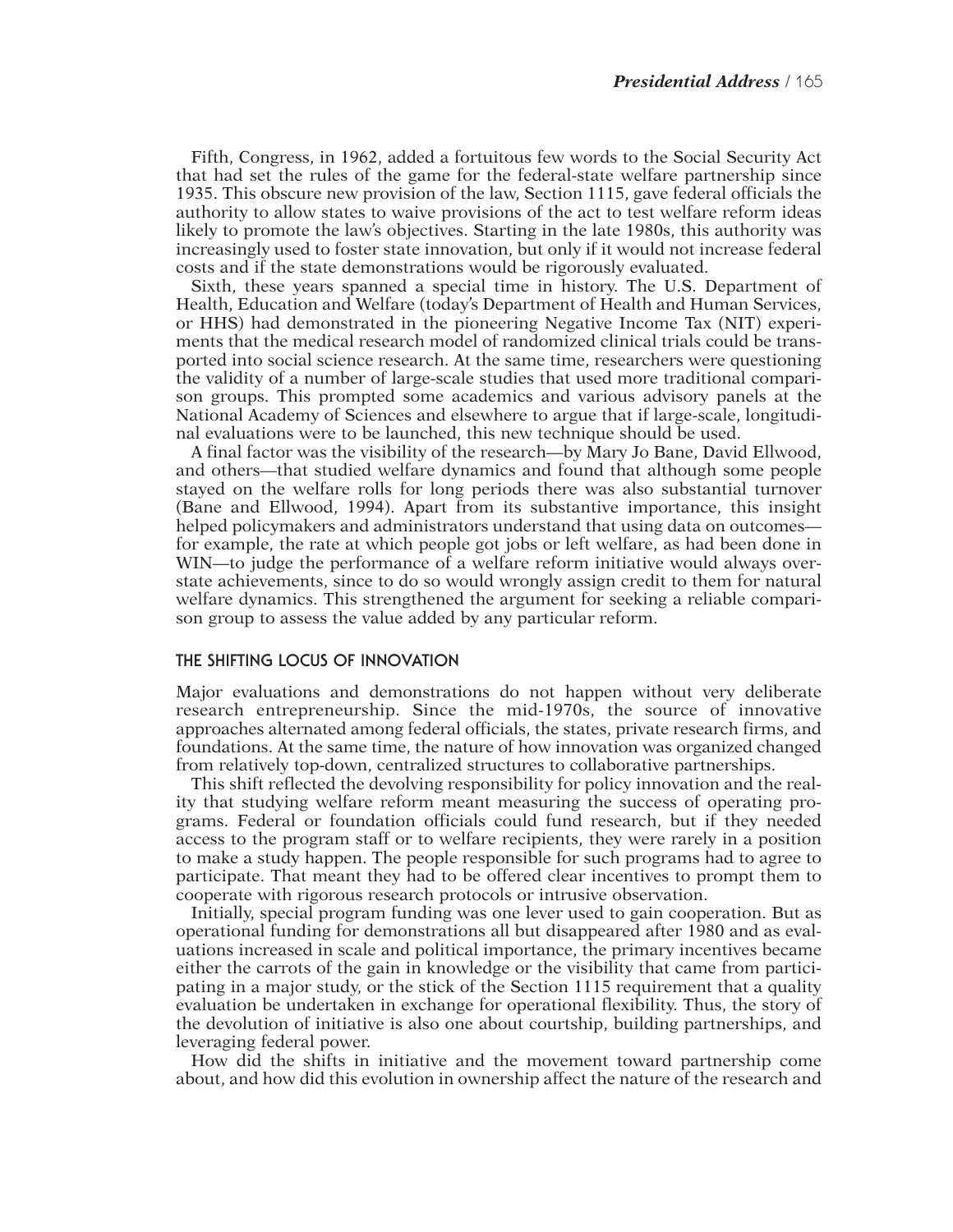the relationship between research and practice? I will share some insights into this process, using some of the key random assignment studies and tracing its occurrence over five distinct, though often overlapping, periods.

The first stage of the story starts with the 1974 National Supported Work Demonstration and was characterized by foundation innovation and centralized control. The entrepreneur was Mitchell Sviridoff in the Ford Foundation, but the federal role was also strong, because Sviridoff involved six federal agencies in a true funder partnership, including the U.S. Department of Labor (DOL) in the lead with HHS closely involved. The research team, from the Manpower Demonstration Research Corporation (MDRC), Mathematica Policy Research, and the Institute for Research on Poverty at the University of Wisconsin, included NIT veterans and newcomers (Hollister, Kemper, and Maynard, 1984).

The project was a resounding management and research success in the respect that it scored well in fostering research excellence. But it was a stunning flop in terms of its effect on policy and practice. The initiative had functioned as a stealth project, involving only the funders and the community-based Supported Work corporations. While this helped keep random assignment below the radar screen, the research activities were very top down. When the findings came out, there was no constituency in the then-existing employment and training or welfare systems—or in Congress or the states—waiting for the results and primed to act on them. That sobering lesson had a major effect on the structure of subsequent evaluations.

In the second stage, beginning in 1977, the federal government fostered partnership when Merwin Hans, the senior federal official in DOL responsible for moving people from welfare to work through the WIN program, launched the WIN Research Laboratory Project (Leiman, 1982). Hans thought that good research studies were often undermined by local program staff who did not see the value of the new approach being tested and thus had no stake in the study. To counter this, he proposed transforming a number of local WIN offices into laboratories that would function as programmatic and research partnerships among federal agency staff, local WIN practitioners, and evaluators. He hoped that this would lead to smarter program innovations, stronger research based on better questions and higher-quality implementation of research protocols, and a more enthusiastic reception and use of the findings by the staff in the four participating local offices and in the wider WIN system. Hans proved to be right.

In the early 1980s, the next stage of research entrepreneurship emerged in several locations, including at the Rockefeller Foundation, which launched the Minority Female Single Parent Demonstration, and at DOL, which sponsored the AFDC Homemaker–Home Health Aide Demonstrations and evaluations of the Comprehensive Employment and Training Act. But the project from this period that most shaped future welfare reform research was the Demonstration of State Work/Welfare Initiatives, which moved research from the relatively protected environment of the WIN laboratories out to the states and forged larger public-private partnerships.

This project was prompted by the 1980 presidential election, which brought Ronald Reagan into office with the controversial goal of changing welfare into mandatory workfare, requiring people to work in exchange for their benefits. Congress did not enact national workfare, but for the first time, it did give states the option to implement such programs, as well as new flexibility to reshape their WIN welfare-to-work programs. It became clear, however, that HHS did not intend to evaluate what states did under the new law. Indeed, the department abandoned an initial plan to do so and both HHS and DOL reduced their commitment to policy research in general, leaving the enterprise of research-based policy innovation in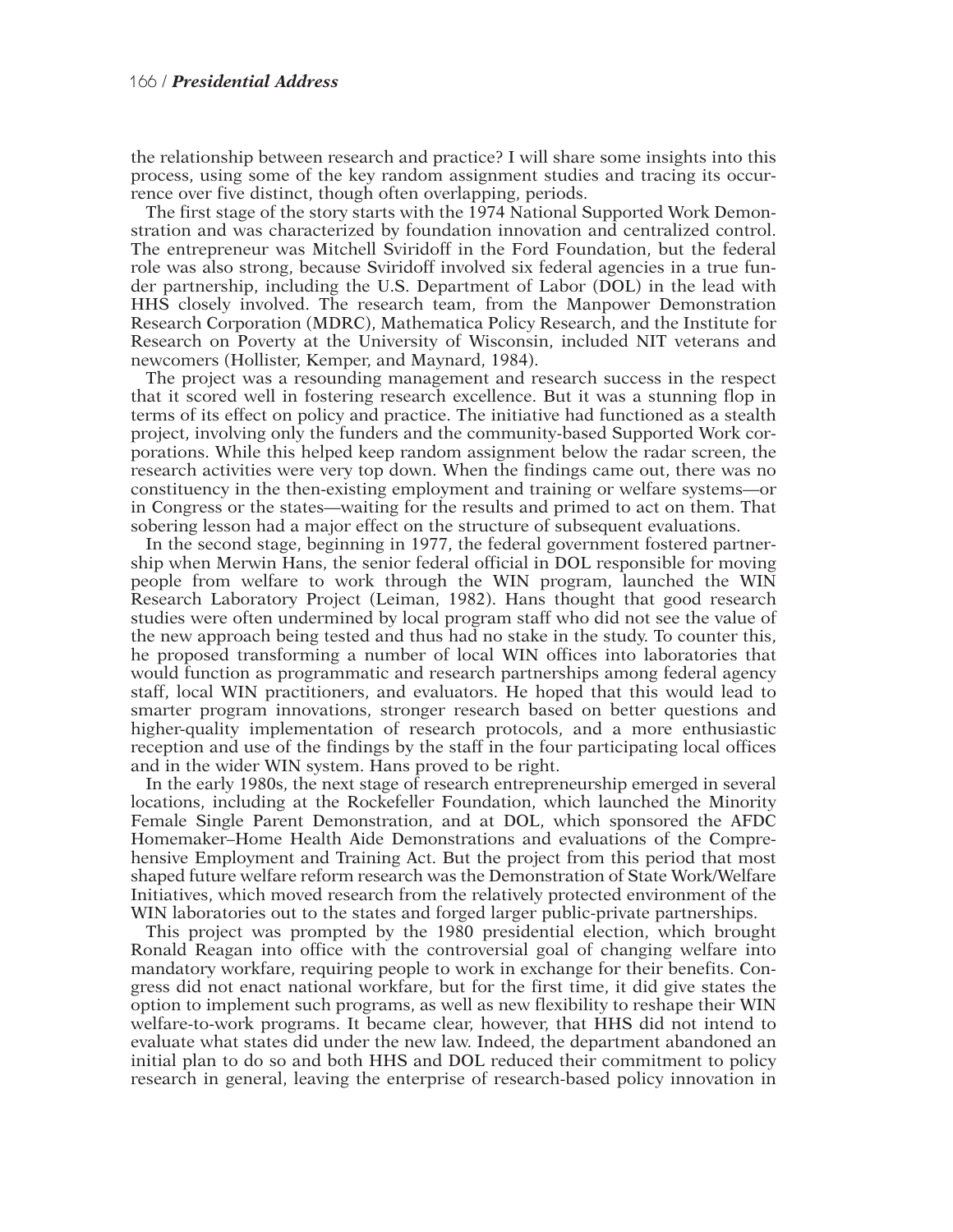jeopardy. Faced with the loss of federal resources and impressed with the opportunity to address important questions, staff at MDRC asked the Ford Foundation for a challenge grant to support the evaluation—to my knowledge the first major national evaluation to be launched with no direct federal funding.

The Demonstration of State Work/Welfare Initiatives raised by several notches the bar reached by prior studies. Abandoning the earlier mantra of "test small before spending on a large scale," the vision for this project was to transform the impressive energy and innovation that swept states and localities in response to the new legislative flexibility they had been given into social experiments that would test the effectiveness of the new approaches. There was no special funding and no research laboratories; the studies were conducted in ordinary welfare offices in eight states. The scale was unprecedented and the resulting questions were different, but the successful implementation of the project provided strong confirmation of the value of Merwin Hans's insight in the WIN labs (Gueron and Pauly, 1991).

If researchers want to implement a complex and demanding study in a real-world, operating program, people in the relevant agency must have a reason to cooperate. The argument that has repeatedly proven the most convincing is that the study will address questions that they care about and will provide results that are directly useful to them. Under those conditions, key state and local actors have a stake in the successful completion of the study, and once committed to the endeavor, they have shown themselves willing to work with researchers to overcome the inevitable obstacles that arise over the many years of a longitudinal evaluation.

However, for this collaboration to be genuine, the researchers must deliver something of clear value. It can be assistance in designing or operating a more effective program, answers to administrators' questions about policy alternatives, a sense of participating in an elite learning community with a network of colleagues in other states, state and national visibility, or a combination of several of these. Moreover, these benefits have to be delivered in real time, not 10 years down the road. If researchers can meet this standard and get buy-in from the outset, the resulting involvement of the key stakeholders not only increases the likelihood of the study's successful implementation, but it will provide partners for selling the results when they come in.

This model of a voluntary state-researcher partnership in learning set the style for the studies for the next 15 years. It showed that there was a small group of state and local administrators who were intensely interested in building knowledge about what worked and were willing to take political risks to participate in the research enterprise.

Many people have commented on the unusual impact of these 1980s studies on state policy and on the Family Support Act of 1988, attributing this to factors as diverse as random assignment, timely lessons viewed as impartial and aggressively disseminated, the replication of similar results across very diverse environments, and the nature of the findings themselves (Baum, 1991; Weaver, 2000; Wiseman et al., 1991. See Bane, 2001, for a discussion of the contrasting role of research in the 1996 welfare reform debate.)

The Demonstration of State Work/Welfare Initiatives helped to create a constituency for knowledge among a group of state and county administrators and legislative staff who found the findings useful in developing policy and sometimes even politically advantageous, since positive results often garnered extensive press coverage. Most gratifying, the experience led to some locations becoming repeat participants in random assignment studies; administrators in these locales were convinced that the mechanics of the lottery were a minor intrusion compared to the benefits. (In one case, the county commissioner actually continued random assignment after the research ended, seeing this as a fair way to contain staff caseloads.)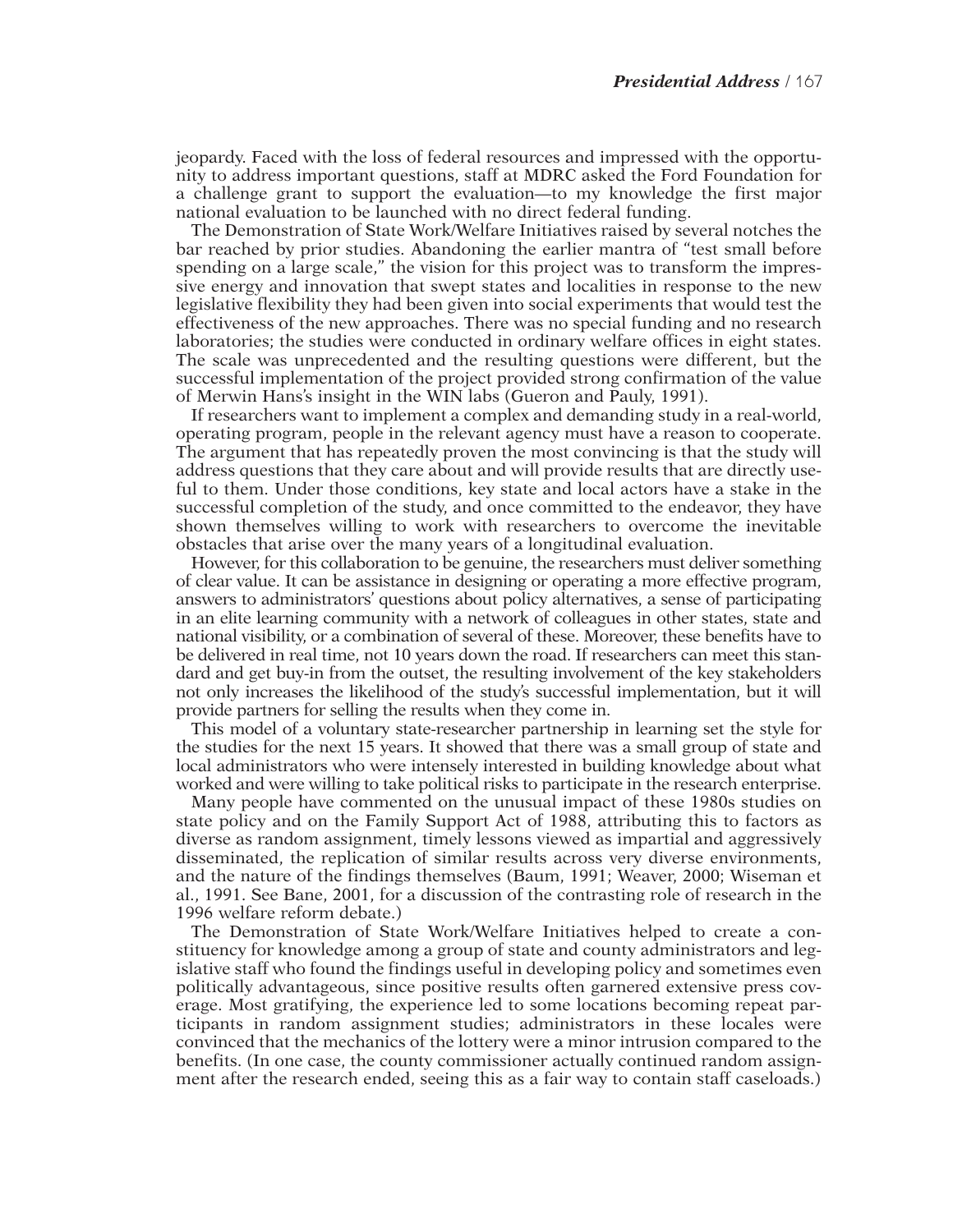But I do not mean to imply that this courtship was easy or the partnerships always enduring. While it is nice to say that one learns equally from positive and negative findings, I do not think I would be talking about a 30-year track record if the research had produced only negative results. State administrators could often live with modest positive impacts, but they are by occupation very political consumers. Widely publicized bad news from some independent researchers about a highly visible reform program does not endear the research enterprise to a public official. This can prompt a "shoot the messenger" response and a "not in my backyard" attitude toward future studies. Related to this is another problem: The stronger the research design, the more likely you are to find modest impacts. Suffice it to say that there were many moments during this period when researchers were selling success based on modest net impacts, while governors were touting their achievements based on much more impressive gross outcomes. It took patience and perseverance to educate people in the press and practitioners on how to interpret these two sets of results. This remains an uphill battle.

During the next stage, starting in the mid-1980s, research entrepreneurship again advanced in parallel at the federal, state, foundation, and research firm levels. At the federal level, HHS (in what is now called the Administration for Children and Families [ACF] and in the Office of the Assistant Secretary for Planning and Evaluation [ASPE]) began evaluations of saturation programs in Philadelphia and San Diego, the evaluation of the welfare-to-work programs implemented under the Family Support Act (the National Evaluation of Welfare-to-Work Strategies study), the Teenage Parent Demonstration, the Post-Employment Services Demonstration, and other projects. Meanwhile, DOL launched a major evaluation of the Job Training Partnership Act and partnered with a number of foundations in evaluations of programs for youth and teen parents. Howard Rolston, at ACF, and Ray Uhalde, in DOL, were key entrepreneurs promoting these and other studies.

This new round of research built on the lessons from the prior ones, with each study's designers, to pick up the rugby analogy, catching the ball and advancing down the field. Since there was little or no funding for sites and programs, and since their participation was voluntary, there was a deliberate effort to build partnerships, following some of the techniques developed in the earlier efforts.

At the same time, states were proposing increasingly ambitious welfare reforms. The initial focus was on building stronger welfare-to-work programs, with expanded services, tougher mandates, or both leading to evaluations in Massachusetts, California, Washington state, Florida, and elsewhere. But starting in the late 1980s and accelerating until the 1996 welfare reform law, the magnitude of change increased.

President Clinton had campaigned on the promise to end welfare as we know it, and governors responded by proposing increasingly dramatic changes, including various combinations of supplementing the income of working families, using "learnfare" to encourage teens to stay in school, increasing the harshness of sanctions on noncooperating families, setting time limits on welfare, freezing grants when women had additional children, and replacing welfare with a child assistance program. The resulting reforms were highly visible, sometimes forming the centerpiece of a governor's political agenda.

For the most part, states simply wanted to change policy, not to study it. But in contrast to the early reforms in work programs, which could often be implemented under the normal flexibility permitted by the Social Security Act, the newer state proposals clearly went beyond the provisions in the law. States could move forward only if HHS agreed to waive some of the AFDC rules. The obscure Section 1115 provisions had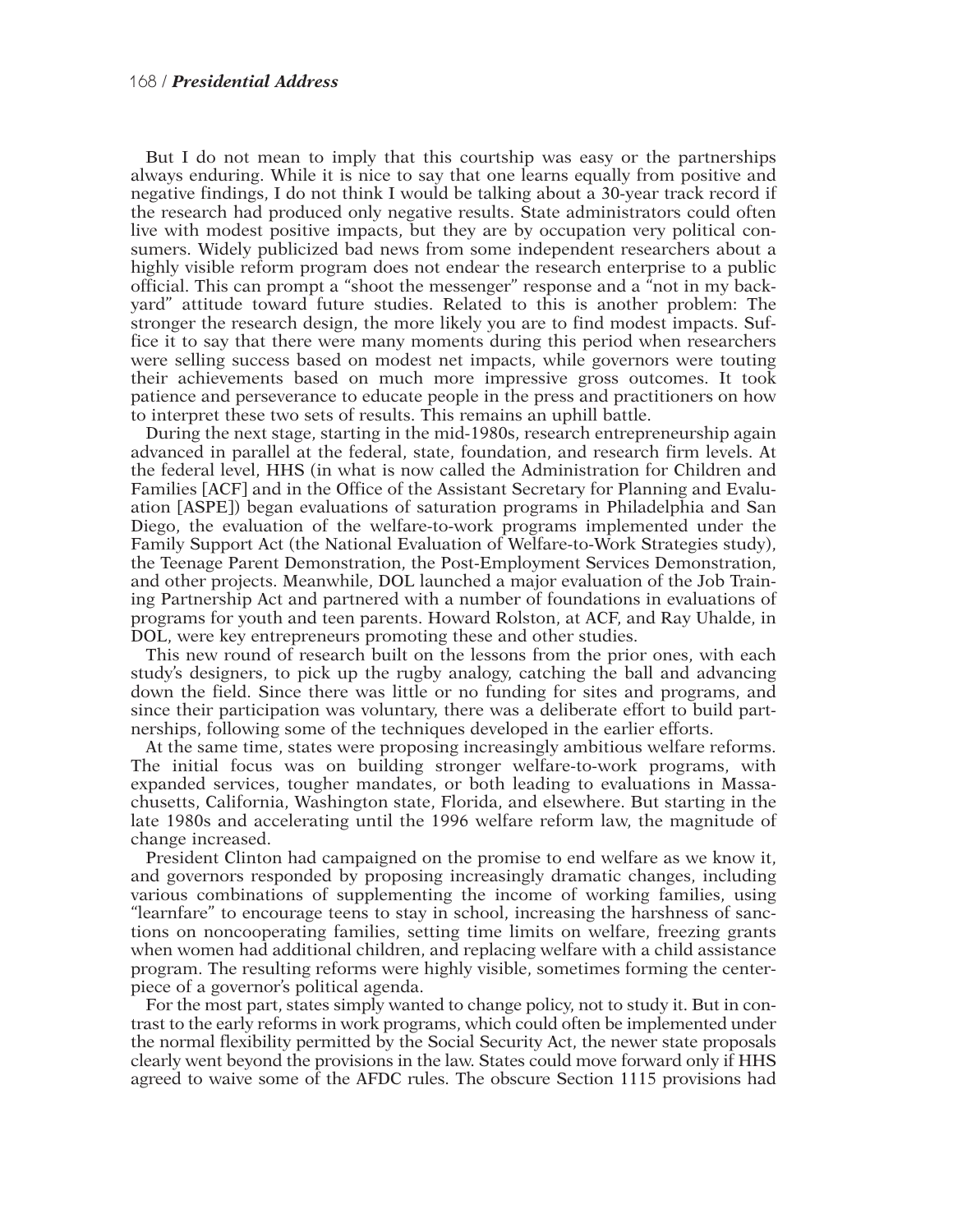been invoked as far back as Supported Work (to allow for something called "grant diversion"). However, this was the moment during this 25-year period when the much-maligned group of bureaucrats at HHS (backed up by their colleagues in the Office of Management and Budget [OMB] who insisted on cost neutrality) resisted the intense political pressure simply to grant states greater flexibility and used the Section 1115 weapon to require rigorous evaluations, insisting wherever feasible on random assignment. By doing so, they converted this explosion of variation into an opportunity to learn. The result was a flowering of high-quality studies and a major expansion of the community of scholars involved.

Today, we find ourselves in a new stage, with HHS once again playing a major role in setting the agenda. In the 1996 legislation, two of the preconditions I mentioned at the beginning of my remarks were eliminated. Welfare was no longer an openended entitlement, and the long set of federal rules waivable only under Section 1115 were dropped. They were replaced by a system of block grants that give states enormous flexibility to design their own welfare policies. The result is greater variation, but the federal government no longer has the clout to assure that the differences among state programs will be assessed, and there is no longer the open-ended supply of federal matching money to support state-sponsored evaluations.

A few years ago, I wrote pessimistically about the diminished potential to launch new random assignment studies in this environment (Gueron, 2002). The period immediately following 1996 saw a profusion of valuable descriptive studies funded by foundations and government, along with efforts to assess the new law using complex designs, but opportunities for continuing the 25-year history of using random assignment to assess state reforms looked grim.

Astonishingly, the environment has recently become much more positive. While it is still too early to celebrate, it appears that HHS has figured out a way to continue the research tradition, albeit in a different form. The secret to this turnaround seems to be the creation of a new set of incentives that encourages states to return as voluntary partners to the research party. Rather than assess the states' core, high-visibility TANF programs, the newest evaluations are studying the innovations, enhancements, and strategies states have designed to address emerging issues and problems raised by those programs. For example, recent state studies of people leaving welfare have shown that many got low-wage jobs and others returned to the rolls, raising the question of how to help people retain jobs and advance to better ones and move out of poverty. HHS staff in ACF and ASPE responded by targeting several key objectives helping people in urban and rural areas retain and advance in jobs, reaching the hardto-employ, building strong families, and providing child care subsidies—that represent areas where states want to try new approaches and where there is little experience or evidence. These projects are less like evaluations and more like demonstrations. HHS selects the general topic, an invitation is extended to states to participate, a courtship ensues, and a relationship is built. Because the projects offer real technical assistance and training and since the states and research contractors work together to build programs that seem strong enough to merit evaluation, states and counties see this as an opportunity to learn to use resources better. It is too soon to tell how these studies will evolve, what innovations they will produce, or whether the carrot of knowledge will prove as resilient as the stick of Section 1115.

# **ADVANCES IN METHODOLOGY AND IN UNDERSTANDING WHY PROGRAMS SUCCEED**

A third way to tell the welfare story is through the continuing advances in research methods and the effort to understand why programs succeed or fail. On the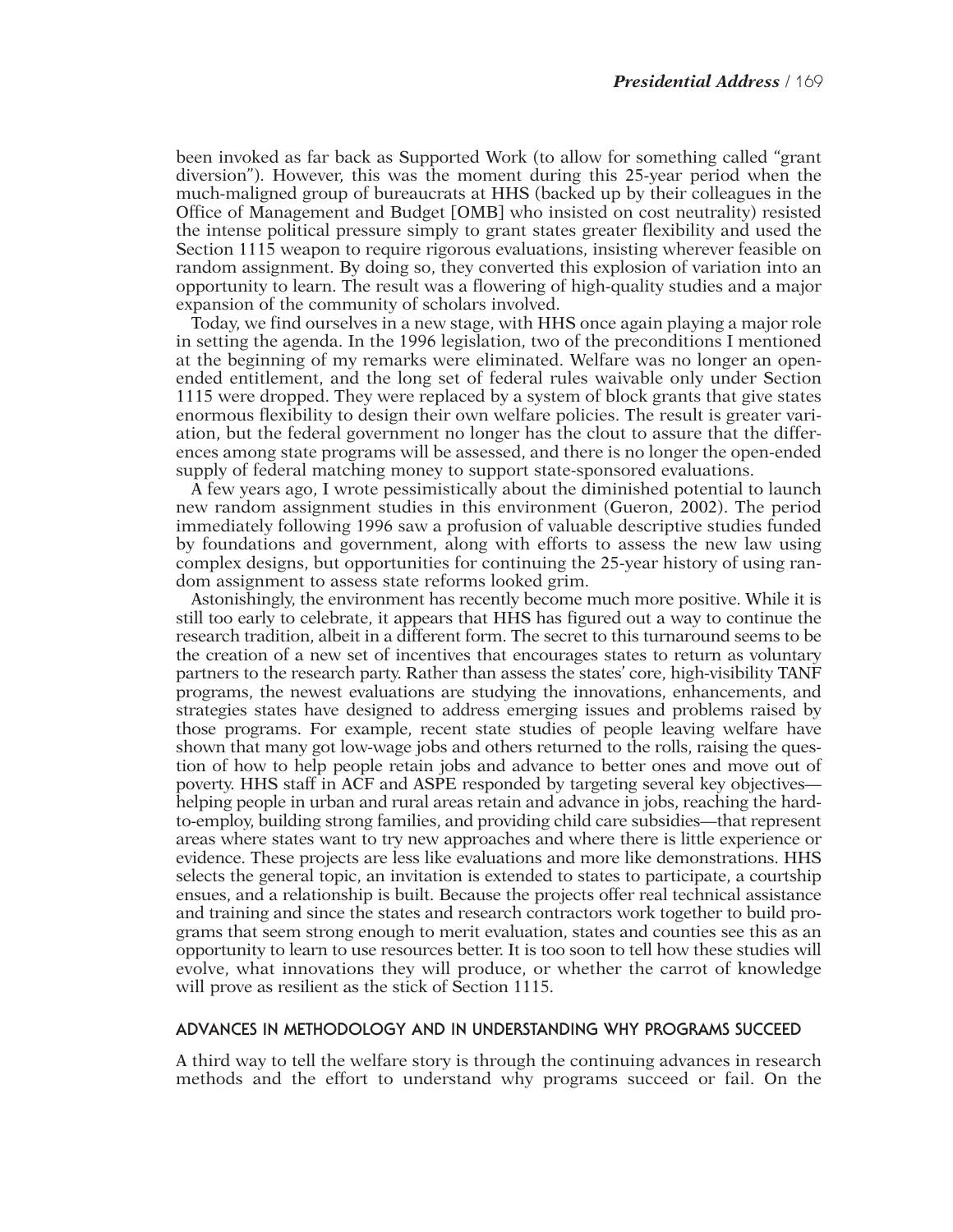methodological front, the story about the use of random assignment in welfare studies is one of successive leaps forward and increasing ambition. Supported Work took the first step. The NIT experiments had already demonstrated the feasibility of randomly assigning eligible individuals to a test program or a non-treatment control group, but those were researcher-controlled tests of new welfare payment systems that did not involve integrating random assignment into operating service programs. The innovation in Supported Work was to take this concept and, for the first time, apply it to applicants for employment programs run by community organizations across the country. The use of random assignment was key, but more was needed to ensure strong findings. A sizable group of very disadvantaged people had to be enrolled in the study, and the survey team asking about their subsequent behavior had to succeed in collecting high-quality data—some on very sensitive and confidential topics—from a large percentage of them over a number of years.

All of this seems routine now, but at that time, lodging random assignment in realworld programs was a revolutionary idea. Most people doubted that program staff could be persuaded to use a lottery to determine who would be served, thinking instead that they would react like doctors being told to deny a patient a known benefit and refuse to participate in the study. Ultimately, by paying careful attention to ethical and legal issues, by balancing research requirements against operational feasibility, by using arguments about the limited number of program slots, by emphasizing the opportunity to gain funding and technical assistance, by highlighting the visibility that would come from participation in the study, and by honestly acknowledging the uncertainty of program success, the demonstration managers convinced 10 pioneering community organizations to join, and the study was successfully implemented. The result was the first convincing evidence that a transitional work program made a positive difference in the long-term employment of welfare recipients, but just as importantly, that it did not succeed for the other three target groups (Hollister et al., 1984).

If Supported Work showed it could be done, the WIN labs and the Demonstration of State Work/Welfare Initiatives advanced the ball by making several critical innovations. The first was to show that random assignment could be conducted in operating welfare offices without overly disrupting program intake or burdening staff. A second was to integrate sample enrollment into a mandatory program. A third was to use routine administrative records—in these instances, records created when employers reported to the Unemployment Insurance system and welfare agencies paid benefits—to track employment, earnings, and welfare behavior.

This change from the survey strategy of Supported Work (and, to my knowledge, other early longitudinal evaluations) to a reliance on existing records was a breakthrough essential for tracking the behavior of large samples within the relatively low budgets of subsequent very large-scale studies. And as the welfare reform studies unfolded over the next 15 years, large scale was critical because the new state programs being evaluated were often low-cost and in some cases not dramatically different from the old system open to controls. This meant that any resulting differences in behavior between people in the program and the control groups (the programs' impacts) might be modest but nonetheless important to detect, since modest impacts multiplied over tens of thousands of people and several years could have substantial human, budgetary, and political impact.

Later projects made further breakthroughs, including using additional administrative records, locating random assignment in different delivery systems (for example, the courts as part of the child support enforcement process), and randomly assigning groups of people (for example, whole public housing developments) in a community initiative where individual random assignment was not feasible.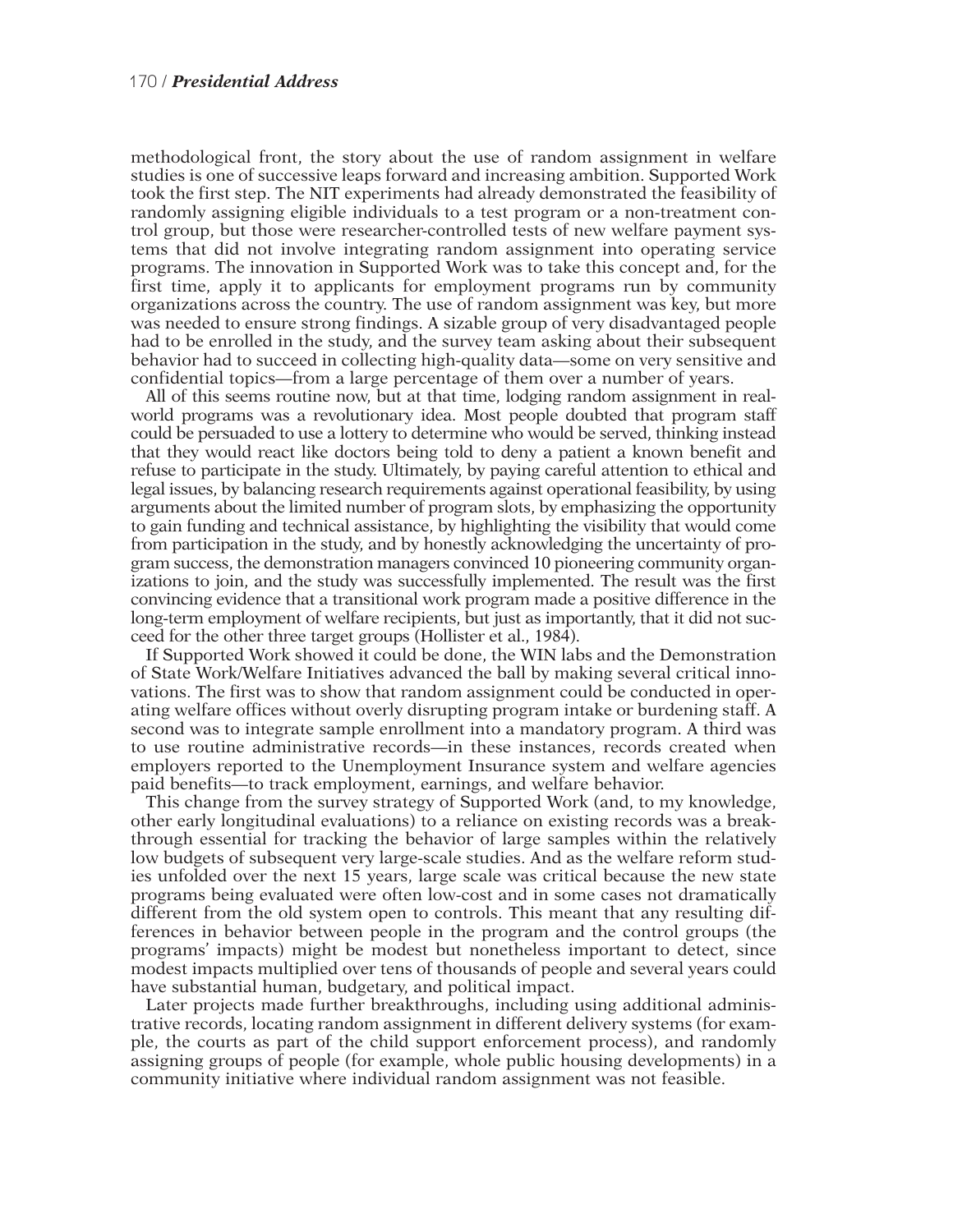By the mid-1980s, it was clear that random assignment could play a vital role in answering the first-order question of whether programs worked. But researchers were doing less well in understanding why some programs were more effective than others for particular groups of welfare recipients—insights that were vitally important to the state and local partners participating in the research. If the studies were to inform underlying theory and, through this, deliver on their potential to improve policy and practice, progress would have to be made toward determining the sources of program effectiveness.

The Supported Work Demonstration had included quantitative and qualitative efforts to get inside the "black box" and understand what features of program management, implementation, or the local context contributed to the success and replicability of the model. The qualitative research provided some insights. New ground was also broken on the quantitative front, thanks to a pioneering effort by researchers at Mathematica Policy Research to quantify the relationship between program inputs and outputs using data in some ways more detailed than that compiled in any subsequent welfare study. Nonetheless, this approach ultimately could not deliver on its goal of creating a useable production function for this complex social program. Twenty-five years later, this objective remains elusive.

There has been real progress, however. Subsequent studies have kept at these issues, adding ethnographic work, focus groups, and surveys with participants to try to understand behavior and develop theories of change. Researchers are also using more refined measures of participation to quantify the intensity of program treatments and making greater use of systematic qualitative and quantitative measures of program treatment and caseworker and staff management practices. Another major breakthrough was the use of increasingly complex, multigroup random assignment designs to measure the impact of various program components (for example, time limits or work incentives) or to compare directly the success of distinct philosophies (including different messages and services) operating back-toback in the same sites. Prominent examples of this are the HHS-sponsored National Evaluation of Welfare-to-Work Strategies and the study of the Minnesota Family Investment Program (Hamilton, 2002; Knox, Miller, and Gennetian, 2000).

More recently, as studies have accumulated, there has been a growing effort to learn from the potential offered by the 25 years of virtually nonstop accumulation of highquality evidence. Researchers can now move beyond each separate study to attempt different levels of synthesis—from assembling and comparing findings from many studies to undertaking formal meta-analysis, to pooling the primary data from several studies to address new questions with greater power (Bloom, Hill, and Riccio, 2001; Bloom and Michalopoulos, 2001; Greenberg, Michalopoulos, and Robins, 2001; Grogger, Karoly, and Klerman, 2002; Gueron and Pauly, 1991; Hamilton, 2002; Morris et al., 2001). Much remains to be done to create a theory and model of how such programs work, but the large number of studies that use comparable research designs and have collected identical data on aspects of program implementation and management provide what may be a unique opportunity to do this. In short, we now have the potential to deliver on the goal of quantifying the relationship between program inputs, outputs, and local context and build a real science. From where I sit, this appears to be an exciting new frontier, and I am encouraged that some recent studies suggest the potential payoff.

### **FOSTERING EXCELLENCE AND IMPACTING POLICY AND PRACTICE**

As I mentioned earlier, this history of welfare evaluations looks, in hindsight, like the smooth unfolding of a unified knowledge-building agenda. It was, in fact, the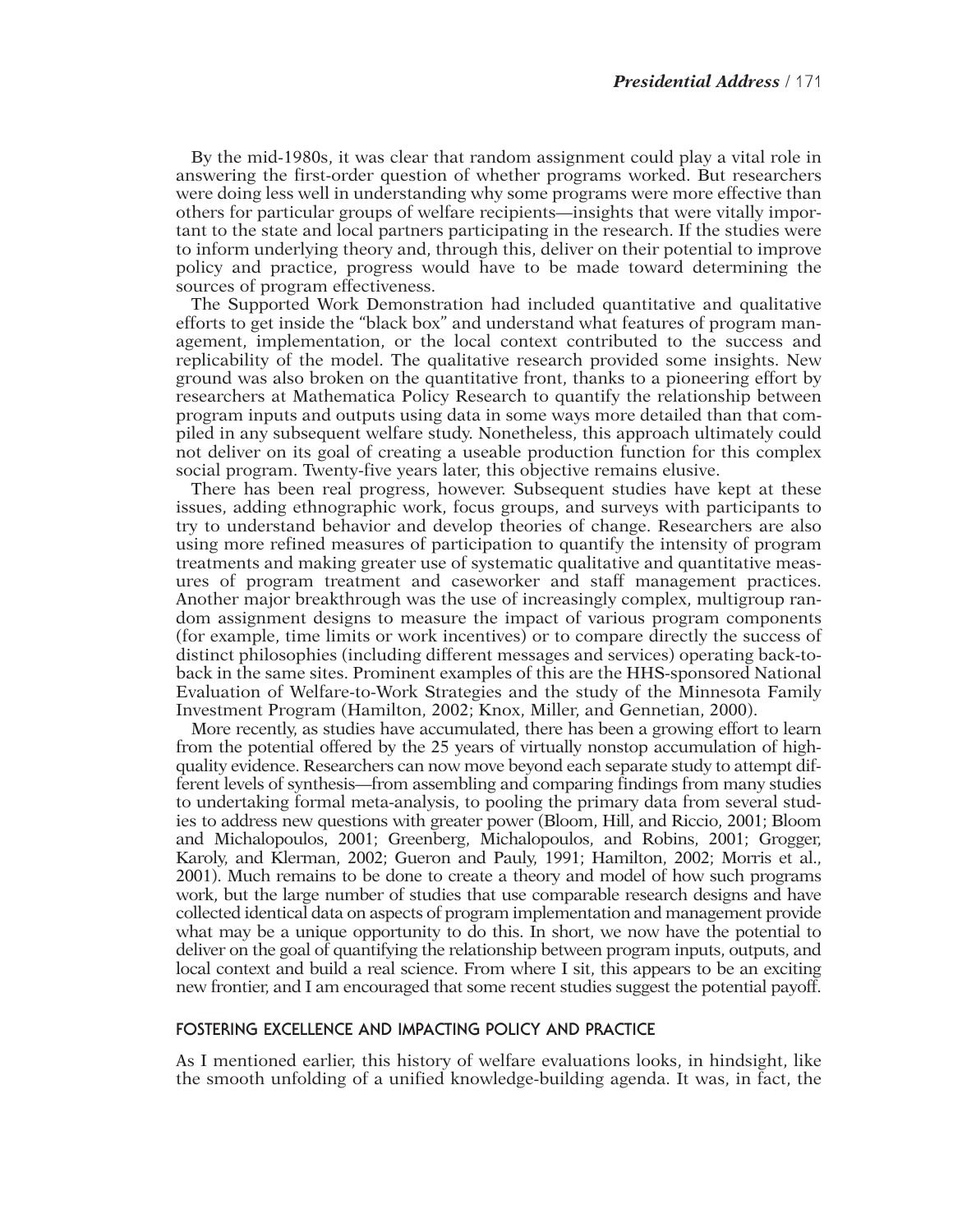result of a series of independent actions. Then why was the progression so linear, with each initiative building on lessons from the preceding ones? What drove the forward progress?

The contextual factors outlined earlier clearly played a role. The fact that reforming welfare had a continuing high profile throughout the period drew funds and made the search for solutions a priority. The reality of ever-changing federal legislation prompted new studies and put states increasingly in the driver's seat, leading to a stream of new research questions and building a potential audience for reliable information on what worked and what was cost effective. The fact that Section 1115 required states to get a federal signoff to launch major reforms provided an opportunity to insist on high-quality research.

But to capitalize on those factors, there had to be determined entrepreneurs, willing partners in the states, and sophisticated funders, and there had to be a fellowship that united the players to ensure that they would not continually reinvent wheels. None of this was automatic; some of it was probably just chance; some of it was the phenomenon of successful studies generating momentum for more success.

As I have outlined, the entrepreneurs were at different times in different organizations—ACF and ASPE in HHS, foundations, DOL, the states, and a range of research institutions—and they were often motivated by the support of staff in Congress, in OMB, and people in other federal and state agencies. I know only one of these institutions well, but I think that the unrelenting three-decade-long commitment by MDRC to identify and answer the next generation of questions, employ random assignment whenever possible, and use its findings to inform policy and practice was shared by the broader community of researchers, federal officials, and a select group of foundation officers who valued the legacy of policy change that could be leveraged by strong research. These people were united in their vision that evidence-based social policy was a key to progress and that, if the methodology was unimpeachable, policy research had a better chance of being seen as believable and not as just noise from yet another pressure group.

While the list of influential actors is long, it seems to me that it was officials at HHS who drove the process at crucial times over these almost 30 years, sometimes as the initiator and sometimes as the reactor, and particularly during the 10-year period when HHS staff responded to the state waiver requests. Although they could easily have taken a more permissive stance, they instead used the leverage of Section 1115 to insist on high-quality research. I do not really know what motivated this, but from where I sat, it looked like it was inspired by a search for truth and a conviction that the objectivity of random assignment was their best protection against research ending up as a mere tool of politics.

A year or two ago, I was concerned that the demise of Section 1115 and the 1996 block granting of welfare would spell the end of this renaissance. But impressively, without the clout but with the allure of a shared fellowship of learning about the key concerns, HHS is successfully launching a major new group of ambitious studies. This bodes well for continuing the legacy.

The second key group was the state administrators. As I said earlier, researchers and funders alone cannot create this type of real-world policy research or change practice on the ground. It is the state and local administrators and practitioners who provide the playing field and who decide whether to act on the lessons the research produces. The relatively small number of pioneering welfare commissioners and staff in state and local agencies who opened up their programs to objective scrutiny, cooperated with the research protocols, provided the data, and sometimes ultimately became fans of high-quality evaluations were indispensable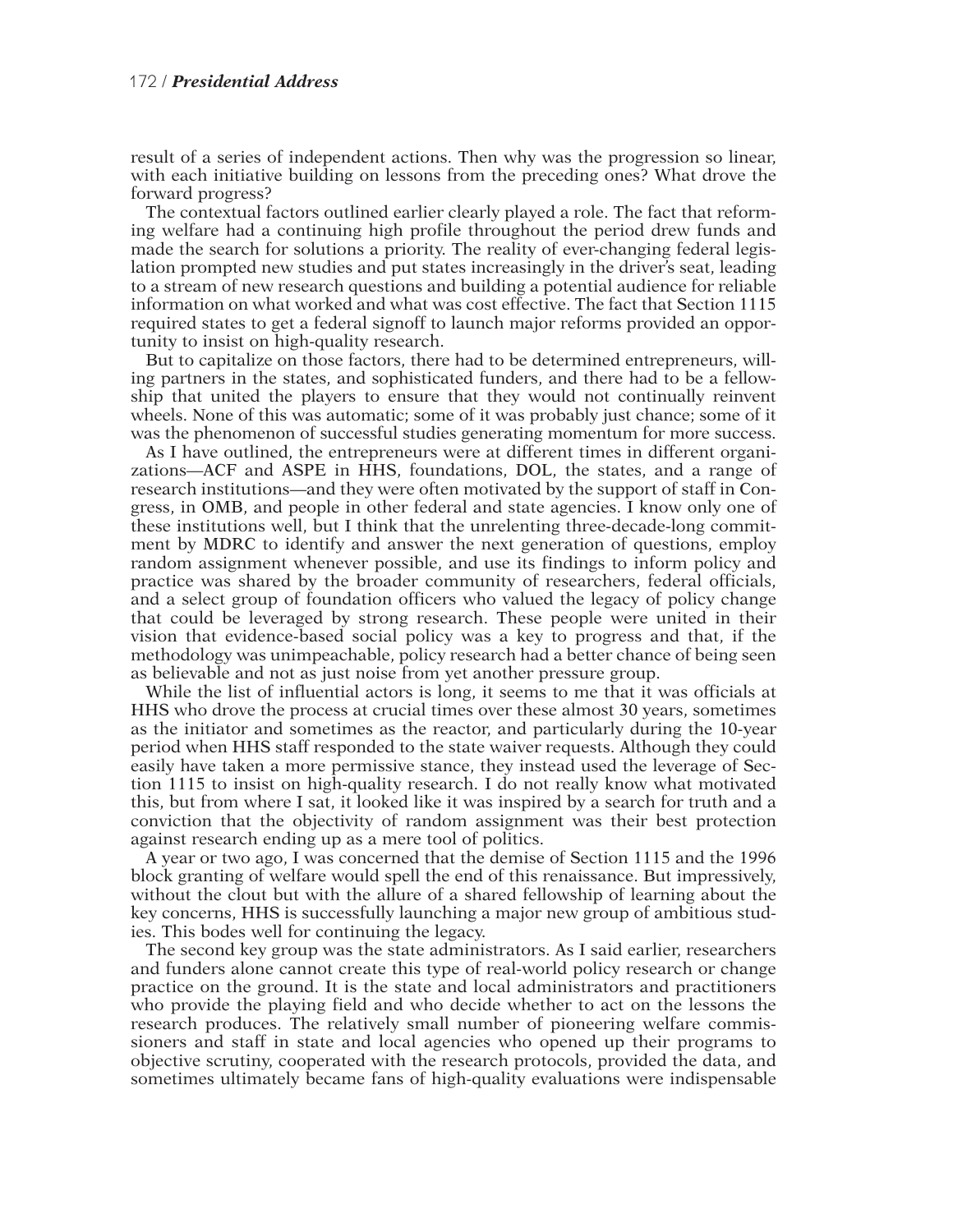to the fostering of research excellence. To me, their involvement has always been the most moving. While there were clear rewards to being in these studies, the burdens and risks were just as clear. Running welfare programs is difficult; line staff are very hard pressed. Administrators could easily ask, Why me? Why not just control the numbers and the public relations for my state and take a free ride on evaluations conducted elsewhere?

While the studies were sometimes forced by HHS, the state-researcher partnerships almost always became genuine over time. I don't want to exaggerate this, but the result, after all these years, is that, in a number of states and localities, there is a real constituency for this work. I used to say that no one wants to be in a random assignment study, but I now believe that is not true. I have to assume that this is prompted by administrators who think that this experience helps their agencies improve policy and practice.

APPAM, too, had a part in this story, and I want to turn to that now. A relatively small number of people have been key actors over the full span of the welfare research story, others have joined over the years, and many of us meet yearly at APPAM conferences. These are not our only occasions to get together, but they have been among the rare opportunities we have had to listen to each other's methodological breakthroughs and track the emerging findings. I am impressed that so many of us do that. If you were to ask this group of scholars, administrators, and entrepreneurs about their conference of choice and their research community, many would answer APPAM. The Journal has also played a part, publishing individual studies and, occasionally, symposia on the research itself or on its impact on policy.

APPAM conferences have served another role through their overt attempts to force an exchange between practitioners and policy analysts. Many of us recall vividly sessions where state officials told researchers what they valued and what seemed arcane or too late to be useful. This feedback has improved our work. Hopefully, the practitioners have also benefited from the exchanges. Together, I think this has helped foster excellence, improved policy and management, and moved the whole line of scholars and practitioners forward.

In conclusion, this history is remarkable and, in the social sciences, may be unique. Recent changes are heartening, but another quarter century is certainly not assured. It will take the dedication of the next generation of entrepreneurs to keep moving the ball forward. Those of us who believe that research excellence is the key to improving social policy and practice—and ultimately the well-being of lowincome people—must continue to demonstrate and advocate for its benefits.

*JUDITH M. GUERON was President of APPAM in the year 2002, and is President of Manpower Demonstration Research Corporation (MDRC), New York.*

### **REFERENCES**

- Bane, M.J. (2001). Presidential Address—Expertise, advocacy and deliberation: Lessons from welfare reform. Journal of Policy Analysis and Management, 20, 191–197.
- Bane, M.J., & Ellwood, D.T. (1994). Welfare realities: From rhetoric to reform. Cambridge, MA: Harvard University Press.
- Baum, E.B. (1991). When the witch doctors agree: The Family Support Act and social science research. Journal of Policy Analysis and Management, 10, 603–615.
- Bloom, D., & Michalopoulos, C. (2001). How welfare and work policies affect employment and income: A synthesis of research. New York: Manpower Demonstration Research Corporation.